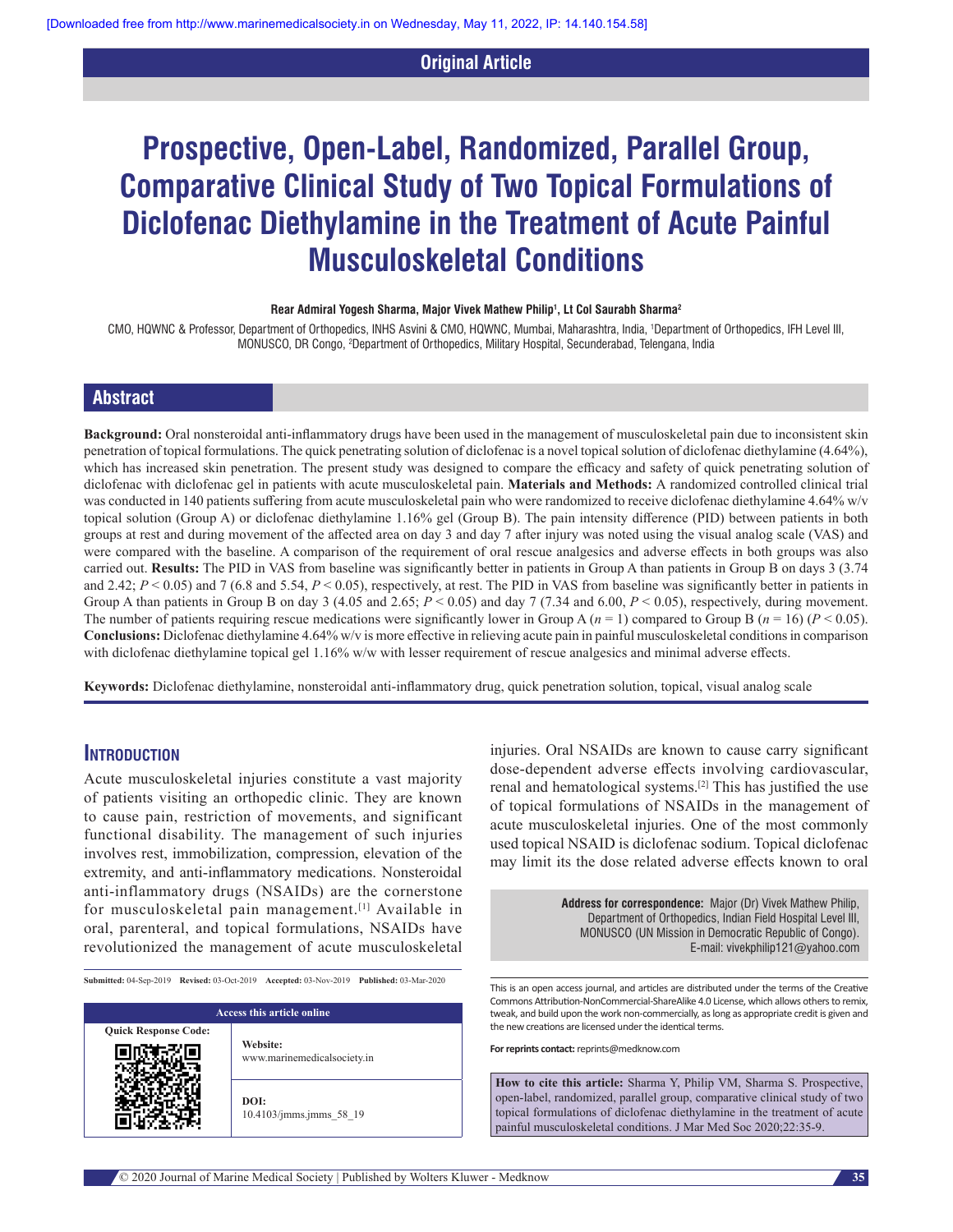and injectable forms by reducing the systemic distribution.[3] Topical diclofenac formulations including creams, gels or aerosol sprays have been recommended over oral diclofenac by various guidelines.[4-6] It has been found that the commercially available diclofenac gels have a bioavailabilty of 10% and skin penetration depth of only 3–4 mm.[7] The quick penetrating solution of diclofenac topical solution manufactured using nonaqueous, nonvolatile solvents facilitates easier skin penetration. A large comparative clinical study evaluating the safety and efficacy of diclofenac topical solution in comparison to diclofenac gel applied locally in 230 patients of various acute musculoskeletal injuries showed that the time to onset of pain relief was significantly shorter with diclofenac topical solution as compared to diclofenac gel with significantly more percentage of patients on diclofenac topical solution (80%) reporting reduction in their pain compared to those on diclofenac gel (55.7%).[8] On this premise, it was planned to conduct a randomized control trial (RCT) to compare diclofenac diethylamine 4.64% w/v topical solution and diclofenac diethylamine 1.16% w/v topical gel in patients with acute musculoskeletal injuries to evaluate the efficacy and safety data in actual clinical settings.

## **Materials and Methods**

The current study was planned and executed as a prospective, randomized controlled clinical trial to study the efficacy and safety of diclofenac diethylamine 4.64% w/v topical solution and diclofenac diethylamine 1.16% w/v topical gel in patients with acute musculoskeletal injuries in a tertiary care center of Western India (Clinical Trail Registry of India RCT trial number CTRI/2018/04/013316). The primary objective was to evaluate the pain intensity difference (PID) from baseline (before starting treatment) between patients receiving diclofenac diethylamine 4.64% w/v topical solution and diclofenac diethylamine 1.16% w/v topical gel at rest and during movement of the affected area on day 3 and day 7 after injury using the visual analogue scale (VAS). The secondary objectives were to compare the requirement of oral rescue analgesics and adverse effects in both groups. The investigators examined the patients of acute musculoskeletal injuries in the Orthopedic Outpatient and Casuality Department of a busy tertiary care center in Western India. The patients who satisfied the inclusion and exclusion criteria were invited to participate in the study after obtaining a written informed consent. All skeletally mature patients of both genders between 18 and 70 years of age with acute painful musculoskeletal pain were included in the study. Patients with deep abrasions, lacerations and fractures around the area of affliction and patients with known adverse reaction to topical diclofenac preparations were excluded from the study. The approval of Institutional Ethics Committee was obtained before starting the trial. The patients were randomized to two treatment GroupsA and B, receiving diclofenac topical solution 4.64% w/v and diclofenac topical gel 1.16% w/w respectively using computer generated random number tables. The study was conducted in an outpatient basis since patients were admitted

in the center of study for orthopedic injuries in cases they required surgical management. The trial was conducted in a single blinding format where the patients were unaware of the formulation they were receiving whereas the investigators who were the clinicians knew the type of intervention the participants were undergoing. Basic demographic details noted were age and gender. Atotal of 82 patients were enrolled in GroupA and 75 in GroupB. In both the groups, the respective topical formulations were applied four times a day after washing the area with soap and water and allowed to dry. Other adjuvant modalities in the management of acute musculoskeletal injuries including rest, icing, compression, and elevation of the affected area were advised in both the groups at the time of initial enrollment in the study. Although cast immobilization was not done, rest to the injured part was ensured by arm sling pouches for shoulder and elbow contusions, wrist brace for wrist contusions, open patella knee brace for knee contusions, and ankle brace for ankle contusions. Nonweight-bearing ambulation was allowed using elbow crutches or walking frames in lower limb afflictions. Daily feedback was taken from the patients in both groups telephonically to ensure their adherence in the trial and to ensure the use of adjuvant modalities in the form of rest, icing, and elevation. All patients were examined after 3 days and 7 days in the Outpatient Department. No oral analgesics were given until the patient had a VAS score of 8 on day 3 at rest or movement in both the groups. All such patients were prescribed Ibuprofen 400 mg tablets as the oral analgesic to be taken six hourly. The VAS score was noted in every patient at the baseline and on day 3 and day 7 in a pro forma. On the same days, local and systemic adverse events related (probably or certainly) to the topical diclofenac diethylamine product were recorded in the proforma by the investigators. Occurrence of such adverse events was compared between the two treatment groups. Out of a total of 172 patients considered to be included in the trial, 152 were randomized in to GroupA(82 patients) and B(75 patients) and intervened. After 17 patients (12 in Group A and 5 in Group B) were lost to follow up or discontinued adhering to the protocol, data analysis of 140 patients (70 in each group) was carried out. The diagnosis of the patients with the number of cases in both groups were as follows: in GroupA, there were 21 cases of knee contusion, 18 cases of ankle sprain, 12 cases of foot contusion, 9 cases of shoulder contusion, 6 cases of elbow contusion, and 4 cases of wrist contusion. In Group B, there were 24 cases of knee contusion, 16 cases of ankle sprain, 14 cases of foot contusion, 8 cases of shoulder contusion, 5 cases of elbow contusion, and 3 cases of wrist contusion. The procedure is as depicted in the CONSORT diagram as Figure 1. The data collected were statistically analyzed using the Statistica 11 software (Dell Software, Round Rock, Texas, USA), and the results were tabulated.

#### **Results**

The patients in both Groups A and B were similarly distributed in the demographic parameters of age and sex ( $P > 0.05$ ; unpaired *t*-test and Chi-square test). The baseline VAS scores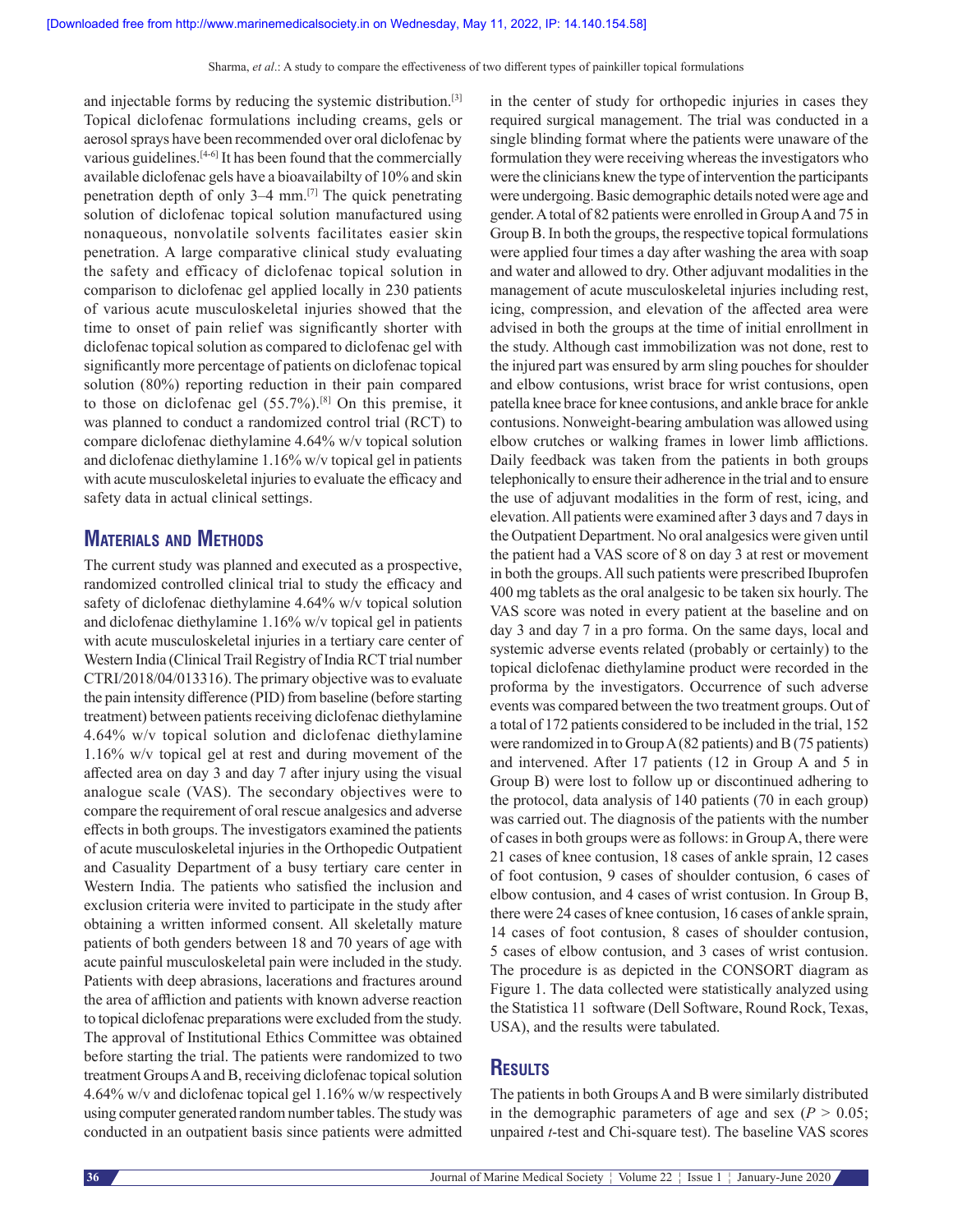Sharma, *et al*.: A study to compare the effectiveness of two different types of painkiller topical formulations



**Figure 1:** CONSORT diagram

| Table 1: Demographic comparison |                                                                  |                                                             |                     |  |
|---------------------------------|------------------------------------------------------------------|-------------------------------------------------------------|---------------------|--|
| <b>Parameter</b>                | Group A $(n=70)$<br><b>Topical Diclofenac</b><br><b>Solution</b> | Group B $(n=70)$<br><b>Diclofenac</b><br><b>Topical Gel</b> | P                   |  |
| Age in Years                    | $36.68 \pm 12.62$                                                | $34.65 \pm 11.84$                                           | $0.3285*$           |  |
| Gender<br>(Males/Female)        | 39/31                                                            | 42/28                                                       | $0.60762^{\dagger}$ |  |
| Baseline VAS<br>on Rest         | $8.34 \pm 1.44$                                                  | $8.45 \pm 1.41$                                             | $0.636*$            |  |
| Baseline VAS<br>on movement     | $9.28 \pm 1.07$                                                  | $9.6 \pm 0.874$                                             | $0.0604*$           |  |

\* ‑ unpaired 't' test , † - Chi-square test

of patients (at rest and on movement) in both groups were comparable ( $P > 0.05$ ; unpaired *t*-test). The same is represented in Table 1. The number of patients in both groups according to the anatomical location of the injury were also comparable as represented in Table 2 ( $P > 0.05$ ; Chi-square test). on evaluating the primary objective of comparison of the efficacy of topical diclofenac solution 4.64% w/v and diclofenac topical gel 1.16% w/w in reducing the intensity of pain at rest on day 3 and 7, it was found that the patients who were treated with topical diclofenac solution 4.64% w/v (Group A) experienced significant improvement from their baseline pain intensity at rest as compared to diclofenac topical gel 1.16% w/w (Group B) on day 3 (3.74 and 2.42; *P* < 0.05) and day 7 (6.8 and 5.54,  $P < 0.05$ ) as determined by the PID in VAS using the *t*-test. The results are depicted in Table 3. Similarly, on comparison of the efficacy of topical diclofenac solution 4.64% w/v and diclofenac topical gel 1.16% w/w in reducing the intensity of pain on movement of the affected area on day 3 and 7, it was found that the patients who were treated with topical diclofenac solution 4.64% w/v (Group A) experienced significant improvement from their baseline pain intensity on movements compared to diclofenac topical gel 1.16% w/w (Group B) on day 3 (4.05 and 2.65; *P* < 0.05) and day 7 (7.34 and 6.00, *P* < 0.05) as determined by the PID in VAS using the *t*-test. The results are as depicted in Table 4. On evaluating the secondary objective of requirement of rescue analgesia in both groups, the number of patients requiring rescue medication in Group A was significantly lower (1) than the proportion of patients requiring rescue medication in Group B (16) during the overall duration of study ( $P < 0.05$ ; Chi-square test) The result is depicted in Table 5. The incidence of treatment emergent adverse events did not differ significantly in both the groups. No systemic adverse events were reported; all the adverse reaction reported were local application site reaction. The major adverse events reported were redness and itching followed by burning sensation. In total, 11 patients reported the local adverse reaction to the treatment, incidence being lower in topical diclofenac 4% solution as compared to topical diclofenac 1.16% gel (four patients vs. seven patients respectively), the results of which were comparable by Chi-square test  $(P > 0.05)$  as depicted in Table 6.

#### **Discussion**

NSAIDs are the most commonly used medications used in the management of acute musculoskeletal injuries. Topical NSAIDs are a form of targeted delivery method developed essentially to reduce the systemic absorption and associated toxicity without losing its local effect and benefit. Commonly available topical NSAIDs include diclofenac preparations, ketoprofen gel, piroxicam patch/cream, and ibuprofen cream/gel among others.[9] Diclofenac has however been the most widely used and studied topical NSAIDs.<sup>[10]</sup> The mechanism of action of topical diclofenac is by inhibition of the cycloxegenase isoenzymes and thereby decreasing the synthesis of pro-inflammatory prostaglandins, and at higher concentrations, it is postulated that it acts as a sodium channel blocker inhibiting the nociceptive afferent fibers and result in analgesia.[11] The commonly available topical diclofenac preparations include diclofenac sodium 1% gel, diclofenac diethylamine gel 1.16%, MIKA diclofenac spray 4% gel, diclofenac dimethyl sulfoxide (DMSO) lotion, and diclofenac epolamine (diclofenac hydroxyethylpyrrolidine) patch. It has been found that the commercially available diclofenac gels have a bioavailabilty of 10% and skin penetration depth of only 3–4 mm.[7] Lack of effectiveness of currently available topical formulations of NSAIDs compels the use of oral NSAIDs for the management of musculoskeletal pain, despite of their side effects.[11] Most available diclofenac topical gels are aqueous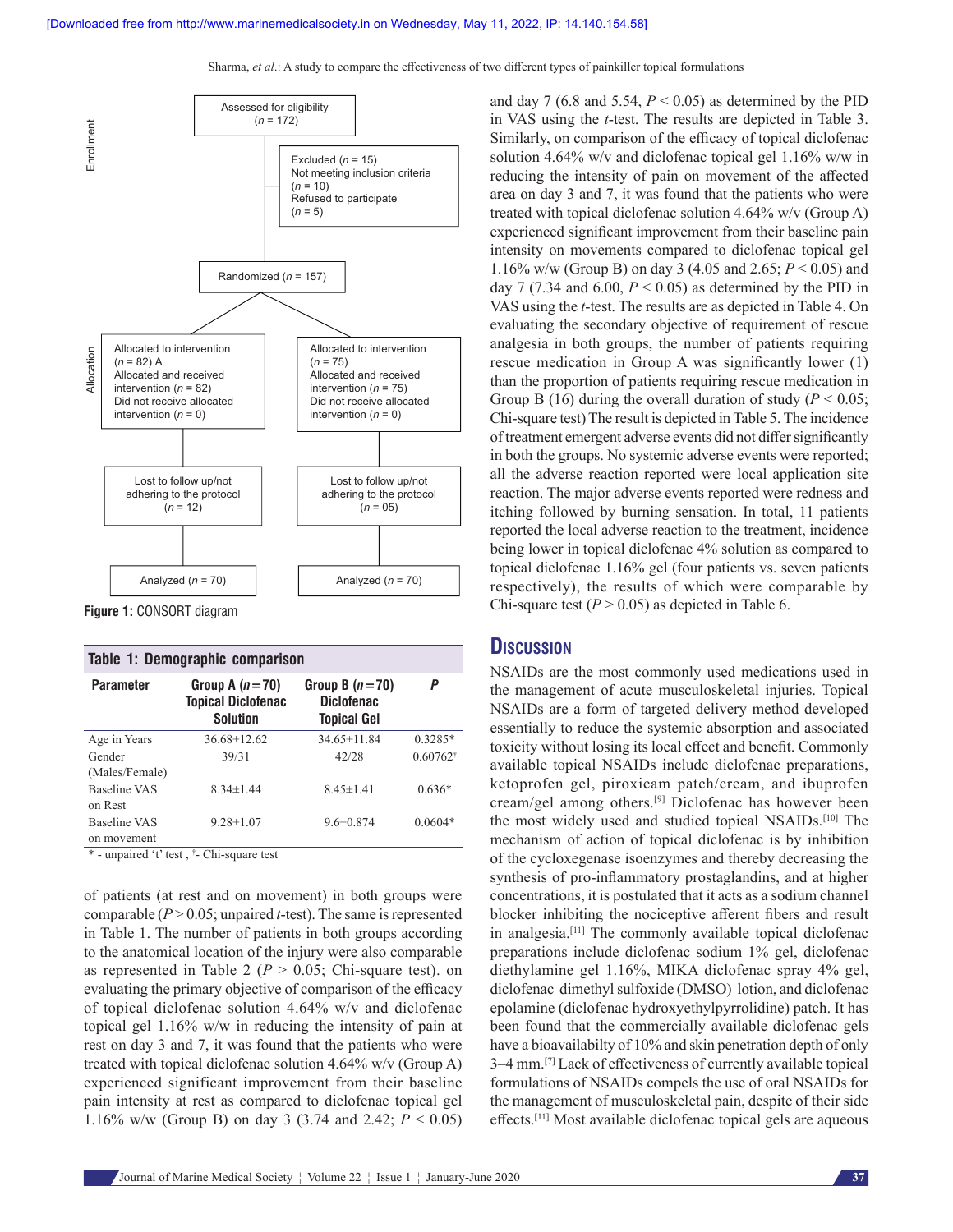Sharma, *et al*.: A study to compare the effectiveness of two different types of painkiller topical formulations

| Table 2: Comparison of diagnosis in both groups |                  |                  |                  |  |
|-------------------------------------------------|------------------|------------------|------------------|--|
| <b>Parameter</b>                                | Group A $(n=70)$ | Group B $(n=70)$ |                  |  |
| Contusion Knee                                  | 21               | 24               |                  |  |
| Ankle Sprain                                    | 18               | 16               | $0.98^{\dagger}$ |  |
| <b>Contusion Foot</b>                           | 12               | 14               |                  |  |
| Shoulder Contusion                              | 09               | 08               |                  |  |
| Elbow Contusion                                 | 06               | 0 <sub>5</sub>   |                  |  |
| <b>Wrist Contusion</b>                          | 04               | 03               |                  |  |

† - Chi-square test

**Table 3: Comparison between groups for change in pain intensity (baseline‑day 3 and baseline‑day 7) at rest as determined by visual analog scale**

| <b>Visits</b> |             | Mean (Group A) Mean (Group B) |                       | P |
|---------------|-------------|-------------------------------|-----------------------|---|
| At day 3      | $-3.742857$ | $-2.428571$                   | $-9.021342$           |   |
| At day 7      | $-6.8$      | $-5.542857$                   | $-4.849568$ 0.000003* |   |
| $*_{t$ -test  |             |                               |                       |   |

**Table 4: Comparison between groups for change in pain intensity (baseline‑day 3 and baseline‑day 7) on movement as determined by visual analog scale**

| <b>Visits</b> |             | Mean (Group A) Mean (Group B) |                       | p |
|---------------|-------------|-------------------------------|-----------------------|---|
| At day 3      | $-4.057143$ | $-2.657143$                   | $-6.110488$           |   |
| At day 7      | $-7.342857$ | -6                            | $-4.990123$ 0.000002* |   |
| $*_{t-test}$  |             |                               |                       |   |

#### **Table 5: Comparison between groups for rescue medications intake**

| Use of rescue analgesic<br>medication | No | Yes | <b>Proportion</b><br>of patients | P          |
|---------------------------------------|----|-----|----------------------------------|------------|
| Group A $(n=70)$                      | 69 |     | 1.42                             | $0.00010*$ |
| Group B $(n=70)$                      | 54 | 16  | 22.85                            |            |
| *Chi-square test                      |    |     |                                  |            |

**Table 6: Summary of treatment emergent adverse events Description of adverse event Incidence in Group A Incidence in Group B** *P* Redness 2 4 0.62886\* Itching 2 2 Burning 0 1

\*Chi-square test

in nature and their skin is not sufficient to reduce the pain effectively.[11] Diclofenac topical solution is a quick penetrating solution of diclofenac manufactured using nonaqueous, nonvolatile solvents which facilitates skin penetration. Its higher concentration of diclofenac and presence of nonaqueous solvents have been proven to promote higher tissue penetration of diclofenac.[12-14] A multicenter RCT conducted across 5 hospitals in 230 patients with acute musculoskeletal injuries evaluating the safety and efficacy of diclofenac topical solution in comparison to diclofenac gel showed that the time to onset of pain relief was significantly shorter with diclofenac topical solution as compared to diclofenac gel with significantly more percentage of patients on diclofenac topical solution (80%) reporting reduction in their pain compared to those on diclofenac gel  $(55.7\%)$ .<sup>[8]</sup> On this premise, it was planned to conduct a prospective, randomized, clinical trial to study the efficacy and safety of diclofenac diethylamine 4.64% w/v topical solution and diclofenac diethylamine 1.16% w/v topical gel in patients with acute musculoskeletal injuries. The demographic features and the preintervention VAS scores of patients in both groups were comparable which shows that the groups were randomized optimally. The mean age of patients in Group A and Group B were  $36.68 \pm 12.62$ and  $34.65 \pm 11.84$ , respectively. There were 39 males and 31 females in Group A and 42 males and 28 females in Group B. The baseline VAS scores at rest in Group A and B were  $8.34 \pm 1.44$  and  $8.45 \pm 1.41$ , respectively, and VAS scores on movement were  $9.28 \pm 1.07$  and  $9.6 \pm 0.874$ , respectively. The demographic features and the preintervention VAS scores of patients in both groups were comparable (*P* > 0.05; unpaired *t*-test) which shows that the groups were randomized. The number of patients suffering from various conditions were comparable on both groups as depicted in Table 2, showing an optimal distribution in both the groups. The mean PID on rest assessed using VAS in Group A was 3.74 and 6.8 on days 3 and 7 compared with the baseline VAS score of  $8.34 \pm 1.44$ . Meanwhile, the mean PID on rest in Group B on rest was 2.42 and 5.54 on days 3 and 7 compared with the baseline VAS score of  $8.45 \pm 1.41$ . The mean PID on movement of the affected area analyzed using the VAS in Group A was 4.05 on days 3 and 7.34 on day 7 compared with the baseline VAS of  $9.28 \pm 1.07$ . Similarly, the mean PID on movement in Group B also showed a drop of by 2.65 on days 3 and 6 on day and compared with the baseline value of  $9.6 \pm 0.87$ . Hence, both the topical formulations of diclofenac were found to be effective in the management in acute painful musculoskeletal conditions when compared with baseline. However, topical solution of diclofenac 4.64% w/v was significantly better than diclofenac topical gel 1.16% w/w in the primary outcome of reducing the intensity of pain at rest and movement as depicted in the results. The statistical analysis revealed that the patients who were treated with topical diclofenac solution 4.64% w/v experienced significantly more improvement in their baseline pain intensity both while movement and at rest as compared to diclofenac topical gel 1.16% w/w on day 3 ( $P < .05$ ) and day 7 (*P* < .05) as determined by VAS. Oral NSAIDs in the form of tablet Iboprufen (400 mg) for patients who had severe pain (VAS >8 in the affected area at rest on day 3 of intervention in both groups) was prescribed as rescue analgesia. It was observed that more number of patients in Group B required rescue analgesics as compared to patients in Group A. The difference was statistically significant  $(P < 0.05)$  favoring topical diclofenac sodium (4.64% w/v). All the local adverse reactions reported were self-limiting/reversible in nature, redness at the application site being the major adverse reaction followed by itching and burning sensation. The incidence of